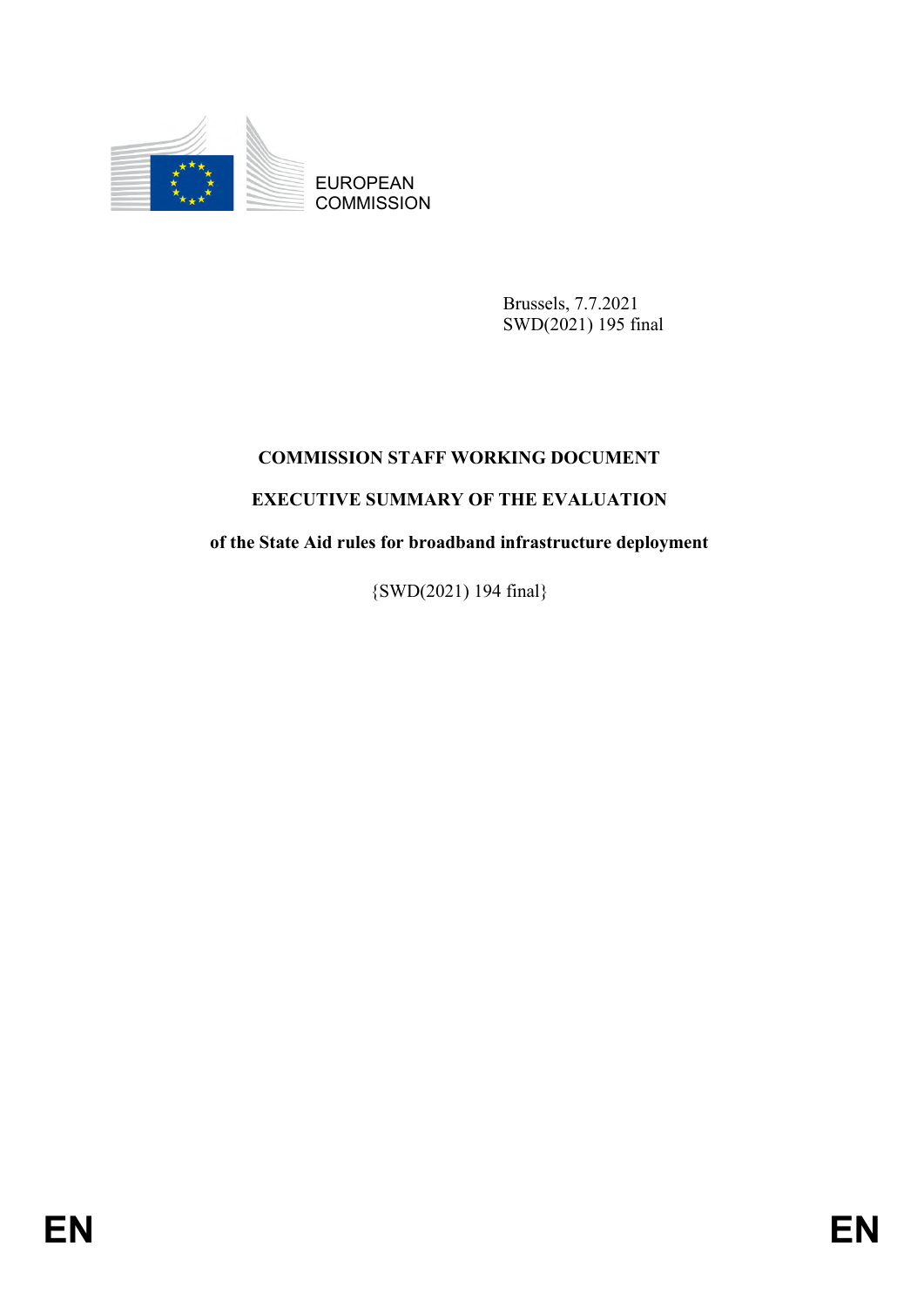## **Context and objectives**

High quality electronic communications infrastructure is crucial for connecting and integrating the Union and its remote regions, allowing all users to have access to private and public electronic communications services contributing to social cohesion and supporting a more competitive and sustainable economy. Investments in electronic communications network deployment come primarily from private operators, with public support complementing these private initiatives where necessary. State aid control in the telecommunications sector plays an important role in developing a co-ordinated investment strategy.

The Broadband Guidelines, adopted in  $2013$ ,<sup>1</sup> and the relevant provisions of the General Block Exemption Regulation (GBER)<sup>2</sup> , adopted in 2014, set out specific criteria for the allocation of public funds for the pro-competitive infrastructure deployment in areas that need it most. They seek to ensure that public support leads to modern infrastructure increasing consumer welfare and reducing the 'digital divide' where commercial operators do not invest, while avoiding crowding-out of private investments, subsidising local monopolies or discriminating certain technology platforms.

In view of the very rapid technological developments in the electronic communications sector, and challenges that these entail, it has become evident that it is expedient to undertake an evaluation. The evaluation assesses in particular the extent to which the State aid rules for Broadband are still fit for purpose, in view of their objectives and of developments in the market, in order to support the new political objectives of the Commission<sup>3</sup>, including the Europe fit for the digital age<sup>4</sup> and the European Green Deal<sup>5</sup>.

This evaluation aims to assess how the Broadband Guidelines and the corresponding provisions of the GBER worked in the past. It establishes what has worked well or less well, and it compares actual performance to earlier expectations. The evaluation examines the application of the Broadband Guidelines and the corresponding provisions of the GBER against five criteria: effectiveness, efficiency, relevance, coherence and EU added value.

The findings will serve as a basis for drawing policy conclusions on how well State aid rules for the deployment of broadband networks have been performing and whether there is a need to make any changes. The evaluation Staff Working Document will feed into the potential revision and update process of the relevant State aid rules.

Several external studies and reports, as well as several public consultation activities support the evaluation. Data sources include the State Aid Scoreboard that comprises aid expenditure reported by Member States. In addition, among others, internal Commission data and DG Competition's case practice support the assessment.

 $\overline{a}$ 1 Communication from the Commission EU Guidelines for the application of State aid rules in relation to the rapid deployment of broadband networks 2013/C 25/01

<sup>2</sup> Commission Regulation (EU) No 651/2014 of 17 June 2014 declaring certain categories of aid compatible with the internal market in application of Articles 107 and 108 of the Treaty Text with EEA relevance, OJ L 187, 26.6.2014.

<sup>3</sup> The Commission published in 2016 the Gigabit Society Communication that sets targets for telecommunications network deploymen t by 2025 in line with expected use, market and technological developments (se[e https://digital-strategy.ec.europa.eu/en/library/communication-connectivity-competitive-digital-single-market-towards-european](https://digital-strategy.ec.europa.eu/en/library/communication-connectivity-competitive-digital-single-market-towards-european-gigabit-society)[gigabit-society\)](https://digital-strategy.ec.europa.eu/en/library/communication-connectivity-competitive-digital-single-market-towards-european-gigabit-society). In March 2021, the Commission presented the EU digital ambitions for Europe's digital transformation by 2030 where connectivit y is one of four cardinal points for digital transformation (se[e https://ec.europa.eu/info/sites/info/files/communication-digital-compass-2030\\_en.pdf](https://ec.europa.eu/info/sites/info/files/communication-digital-compass-2030_en.pdf)).

<sup>4</sup> More information available unde[r: https://ec.europa.eu/info/strategy/priorities-2019-2024/europe-fit-digital-age\\_en](https://ec.europa.eu/info/strategy/priorities-2019-2024/europe-fit-digital-age_en)

<sup>5</sup> More information available unde[r: https://ec.europa.eu/info/strategy/priorities-2019-2024/european-green-deal\\_en](https://ec.europa.eu/info/strategy/priorities-2019-2024/european-green-deal_en)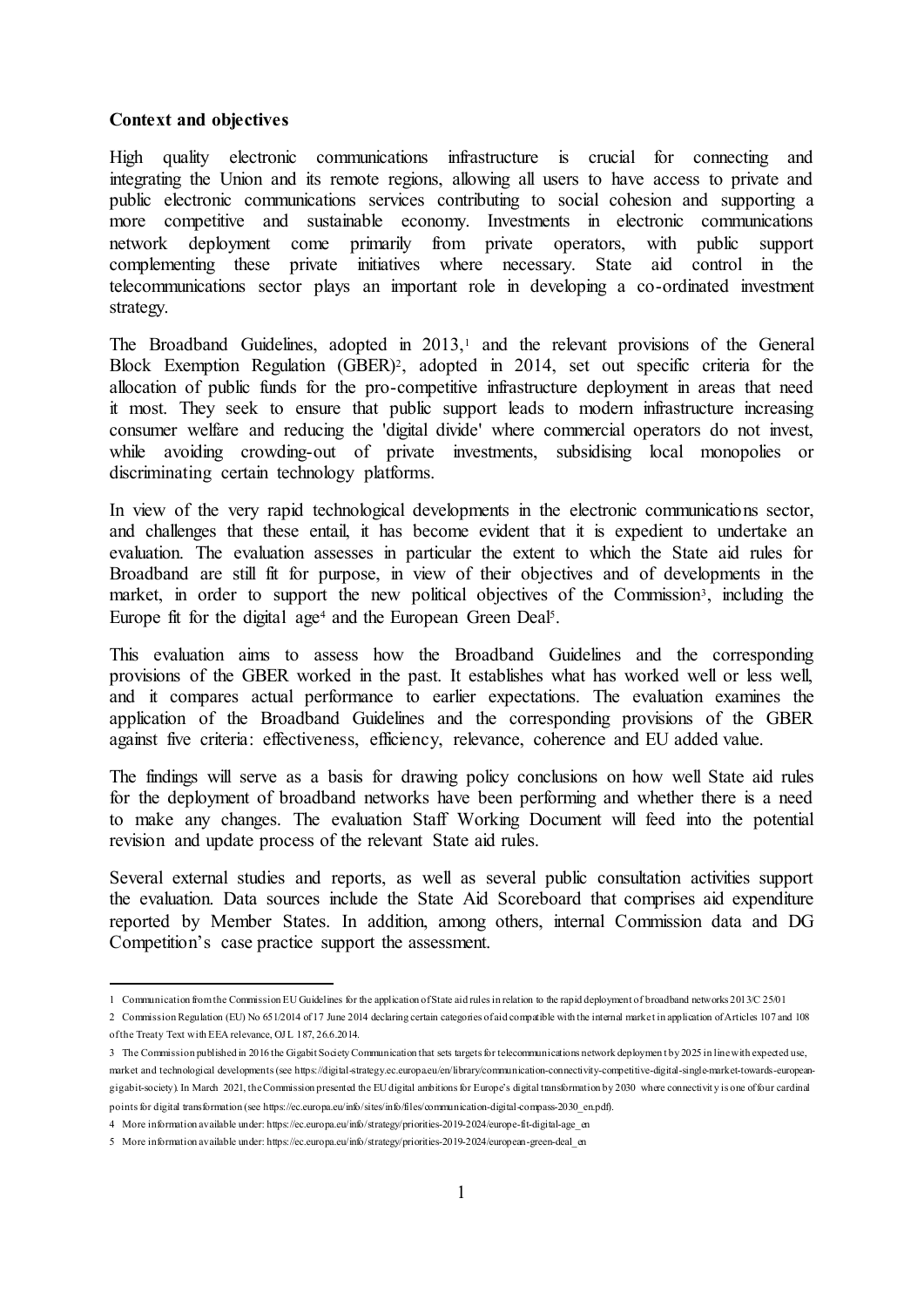## **Main findings**

Overall, the analysis indicates that the State aid rules for the deployment of broadband infrastructure largely meet their triple objective and hence are **effective** as a State aid architecture.

The data reported by the Member States to the WIK report and from the public consultation demonstrate that, compared to the baseline scenario, without the adoption of the 2013 Broadband Guidelines the deployment of broadband networks in line with the EU connectivity targets would have likely been constrained. The Broadband Guidelines fostered the alignment between concepts used for state aid control purposes and their practical implementation by national authorities. Furthermore, the Broadband Guidelines were largely effective in protecting competition in the sector.

The evaluation shows however that there might still be room for a further adjustment of the scope and for further improving the rules in the broadband sector in order to best accompany the necessary investments in the coming years, especially following the experience of the pandemic.

With regard to **efficiency**, the available evidence also suggests that the rules on broadband deployment have clearly led to more efficient State aid expenditure. A majority of respondents consider that the main principles and concepts of the Broadband Guidelines, such as the market failure approach, clawback, the use of existing infrastructure, tendering and public consultation, wholesale access requirements etc. have worked well. Complex and/or large measures with potentially important effects in the market are assessed by the Commission to ensure that their distortive effects are kept to the minimum and are balanced by their positive effects in fulfilling an objective of common interest. As regards the GBER, it has been increasingly and successfully used, ensuring that manifestly compatible measures can be implemented by Member States without prior examination by the Commission. By comparison to the 2009 Broadband Guidelines, the majority of respondents consider that the administrative burden and cost has been reduced. Such cost accounts for 1-2% of allocated aid. National authorities could increase efficiencies by following more good practices (i.e. by exchanging more information among each other).

As to the **relevance** of the rules, the evaluation suggests that the objectives of the rules on broadband deployment have been to a large extent appropriate for meeting the needs within the EU so far. However, they do not seem fully relevant to meet the technological developments in the electronic communications sector and connectivity needs accentuated by the Covid-19 pandemic. The evaluation suggests that State aid rules do not fully reflect more recent EU policy developments and Commission priorities for the future, in particular the updated EU connectivity objectives but also the Green Deal ambitions. The current and expected very high speeds and significant qualitative characteristics of broadband infrastructure are likely to have an impact on the fine balance to be struck between intervening with public funds in order to provide significantly more performant infrastructure to end-users and protecting existing or planned investment. As services develop and are broadly used, the need and demand for high quality broadband infrastructure will rise, fully in line with EU policy objectives for the digital transformation. In this context, it will be important to ensure that State aid guidelines for broadband are fit for purpose and able to cater for current and future technologies and challenges.